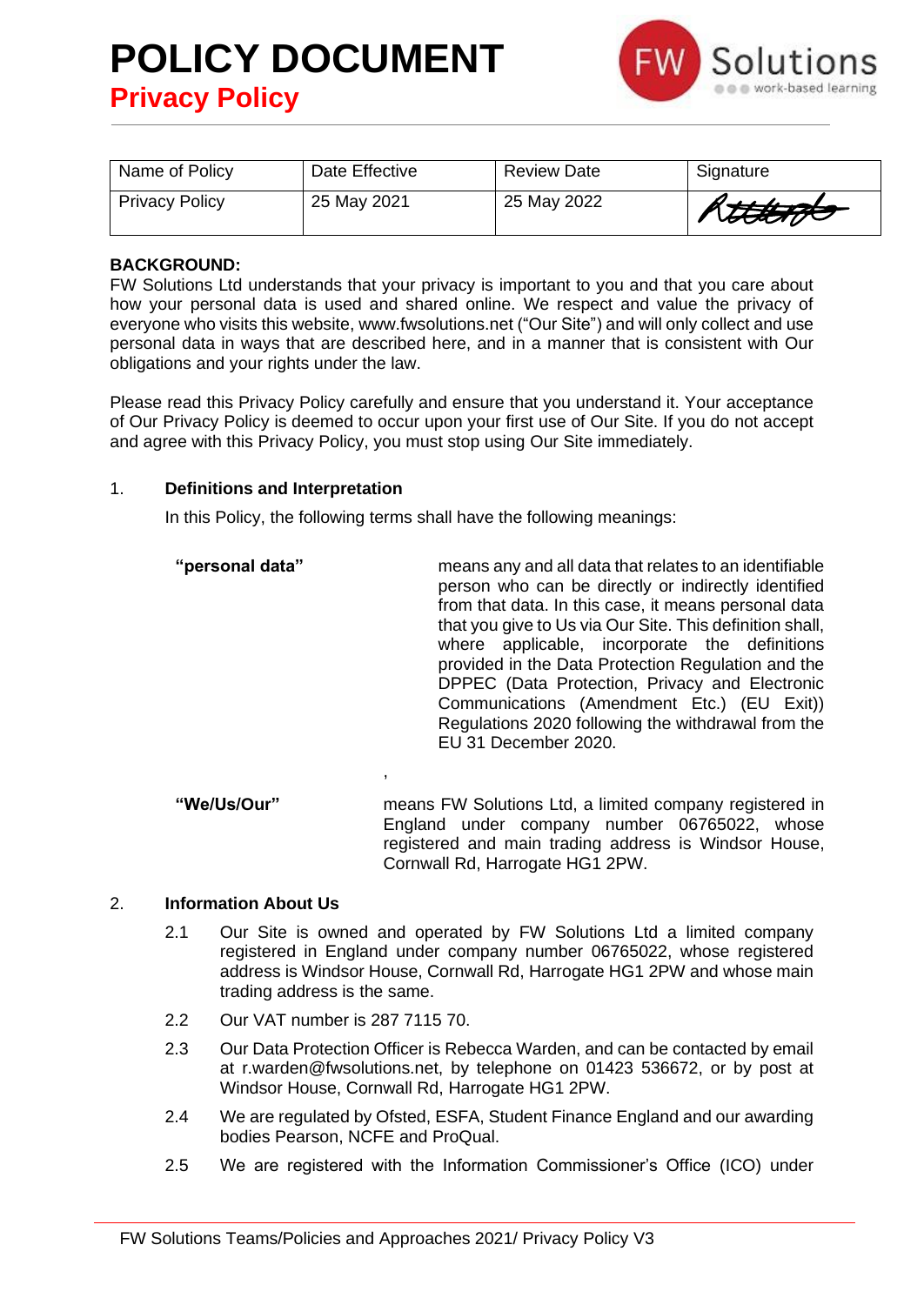



registration Z2138498.

## 3. **What Does This Policy Cover?**

This Privacy Policy applies only to your use of Our Site. Our Site may contain links to other websites. Please note that We have no control over how your data is collected, stored, or used by other websites and We advise you to check the privacy policies of any such websites before providing any data to them.

## 4. **Your Rights**

- 4.1 As a data subject, you have the following rights under the GDPR, which this Policy and Our use of personal data have been designed to uphold:
	- 4.1.1 The right to be informed about Our collection and use of personal data;
	- 4.1.2 The right of access to the personal data We hold about you (see section 12);
	- 4.1.3 The right to rectification if any personal data We hold about you is inaccurate or incomplete (please contact Us using the details in section 13);
	- 4.1.4 The right to be forgotten i.e. the right to ask Us to delete any personal data We hold about you (We only hold your personal data for a limited time, as explained in section 6 but if you would like Us to delete it sooner, please contact Us using the details in section 13);
	- 4.1.5 The right to restrict (i.e. prevent) the processing of your personal data;
	- 4.1.6 The right to data portability (obtaining a copy of your personal data to reuse with another service or organisation);
	- 4.1.7 The right to object to Us using your personal data for particular purposes; and
	- 4.1.8 Rights with respect to automated decision making and profiling.
- 4.2 If you have any cause for complaint about Our use of your personal data, please contact Us using the details provided in section 13 and We will do Our best to solve the problem for you. If We are unable to help, you also have the right to lodge a complaint with the UK's supervisory authority, the Information Commissioner's Office.
- 4.3 For further information about your rights, please contact the Information Commissioner's Office or your local Citizens Advice Bureau.

## 5. **What Data Do We Collect?**

Depending upon your use of Our Site, We may collect some or all of the following personal and non-personal data:

- 5.1 name;
- 5.2 date of birth;
- 5.3 gender;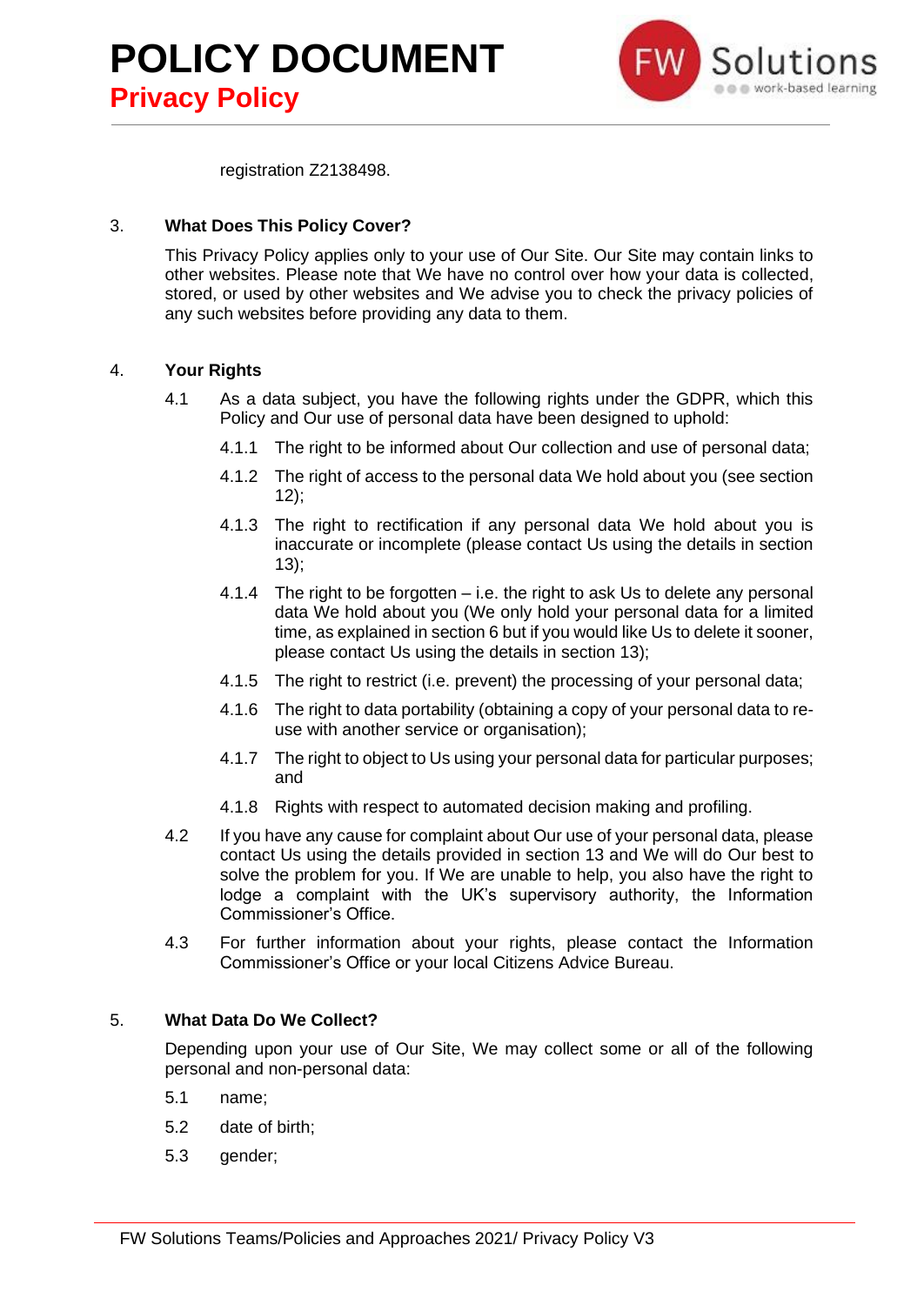

- 5.4 business/company name
- 5.5 job title;
- 5.6 profession;
- 5.7 contact information such as email addresses and telephone numbers;
- 5.8 demographic information such as post code, preferences, and interests;

#### 6. **How Do We Use Your Data?**

- 6.1 All personal data is processed and stored securely, for no longer than is necessary in light of the reason(s) for which it was first collected. We will comply with Our obligations and safeguard your rights under GDPR at all times. For more details on security see section 7, below.
- 6.2 Our use of your personal data will always have a lawful basis, either because it is necessary for Our performance of a contract with you, because you have consented to Our use of your personal data (e.g. by subscribing to emails), or because it is in Our legitimate interests. Specifically, We may use your data for the following purposes:
	- 6.2.1 Supplying Our services to you (please note that We require your personal data in order to enter into a contract with you);
	- 6.2.2 Replying to emails from you;
	- 6.2.3 Supplying you with emails that you have opted into (you may unsubscribe or opt-out at any time by using the link at the bottom of our e-shots);
	- 6.2.4 Market research;
- 6.3 With your permission and/or where permitted by law, We may also use your data for marketing purposes which may include contacting you by email**,** telephone and/or post with information, news, and offers on Our products and services. We will not, however, send you any unsolicited marketing or spam and will take all reasonable steps to ensure that We fully protect your rights and comply with our obligations under the Data Protection Regulation and the DPPEC (Data Protection, Privacy and Electronic Communications (Amendment ETC) (EU Exit)) Regulations 2020.
- 6.4 You have the right to withdraw your consent to Us using your personal data at any time, and to request that We delete it.
- 6.5 We will typically hold data relating to your instructions for a period of 7 years after completion of the matter. The reason for this is that the Limitation Act 1980 typically provides that legal proceedings for breach of contract or negligence can be brought up to 6 years after the events. We, therefore, have a legitimate business interest in retaining the data should any subsequent legal proceedings.
- 6.6 It is important that the personal information we hold about you is accurate and current. Please keep us informed if your personal information changes during your working relationship with us.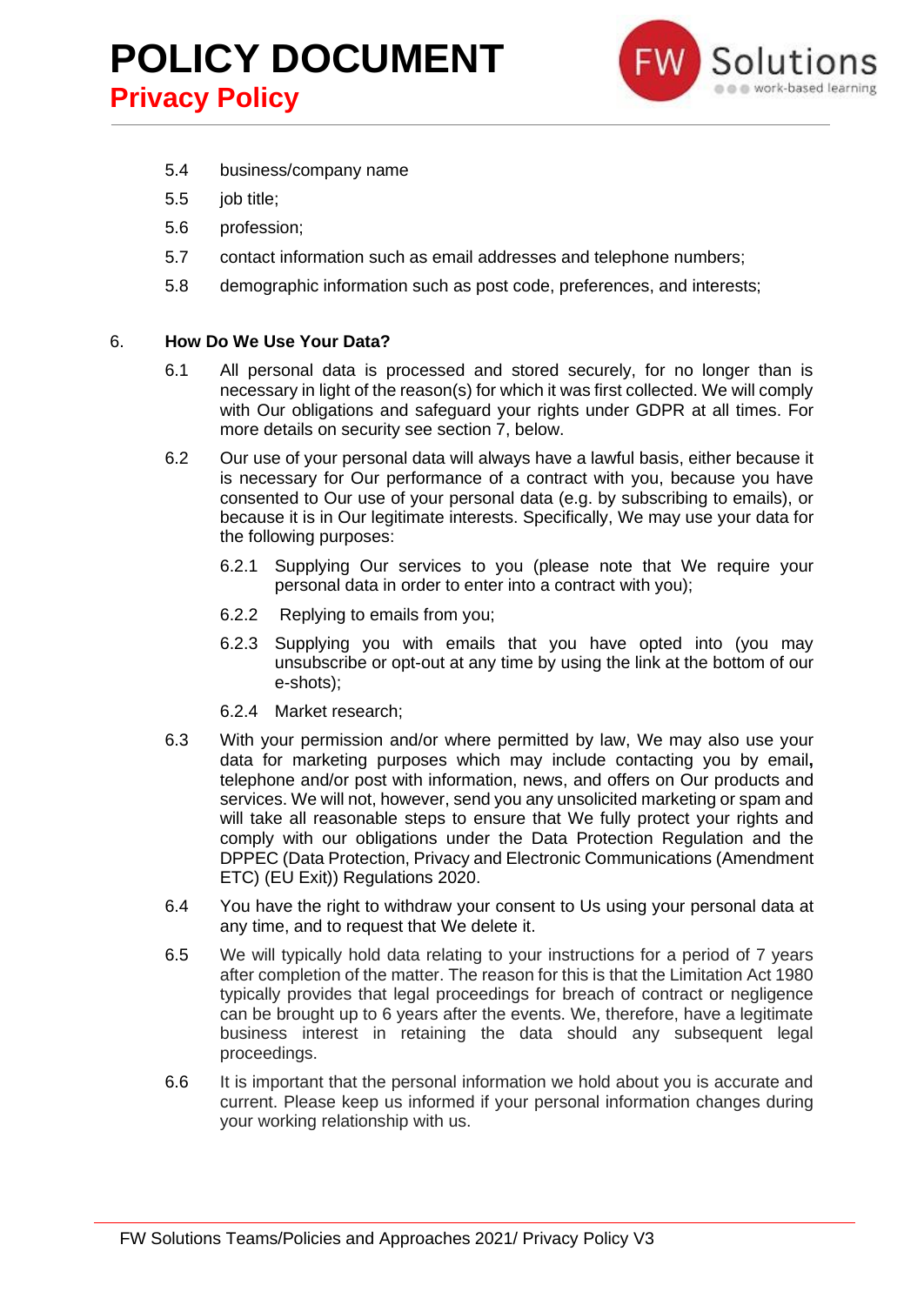

## 7. **How and Where Do We Store Your Data?**

- 7.1 We only keep your personal data for as long as We need to in order to use it as described above in section 6, and/or for as long as We have your permission to keep it.
- 7.2 Your data will only be stored in the UK.
- 7.3 Data security is very important to Us, and to protect your data We have taken suitable measures to safeguard and secure data collected through Our Site.
	- 7.3.1 Our website has a security certificate ensuring any data transmitted via forms is encrypted.
	- 7.3.2 All administrative website staff have strong passwords to log into the site.

## 8. **Do We Share Your Data?**

- 8.1 We may share your data with other companies in Our group for certificates, examinations and results, online courses and qualification checks and during quality inspection. This includes OFSTED, Pearson (Edexcel), ESFA (Education and Skills Funding Agency), ACE (Apprenticeship Certificates England), Skills Forward, VQ Manager, Student Finance England, VideoTile, EPAOs (End Point Assessment Organisations), NCFE/CACHE, TQUK, Proqual and Cognisoft.
- 8.2 We may sometimes contract with third parties to supply products and services to you on Our behalf. These may include payment processing, online courses and marketing. In some cases, the third parties may require access to some or all of your data. Where any of your data is required for such a purpose, We will take all reasonable steps to ensure that your data will be handled safely, securely, and in accordance with your rights, Our obligations, and the obligations of the third party under the law.
- 8.3 We may compile statistics about the use of Our Site including data on traffic, usage patterns, user numbers, sales, and other information. All such data will be anonymised and will not include any personally identifying data, or any anonymised data that can be combined with other data and used to identify you. We may from time to time share such data with third parties such as prospective investors, affiliates, partners, and advertisers. Data will only be shared and used within the bounds of the law.
- 8.4 In certain circumstances, We may be legally required to share certain data held by Us, which may include your personal data, for example, where We are involved in legal proceedings, where We are complying with legal requirements, a court order, or a governmental authority.

## 9. **How Can You Control Your Data?**

9.1 In addition to your rights under the GDPR, set out in section 4, when you submit personal data via Our Site, you may be given options to restrict Our use of your data. In particular, We aim to give you strong controls on Our use of your data for direct marketing purposes (including the ability to opt-out of receiving emails from Us which you may do by unsubscribing using the links provided in Our emails and at the point of providing your details).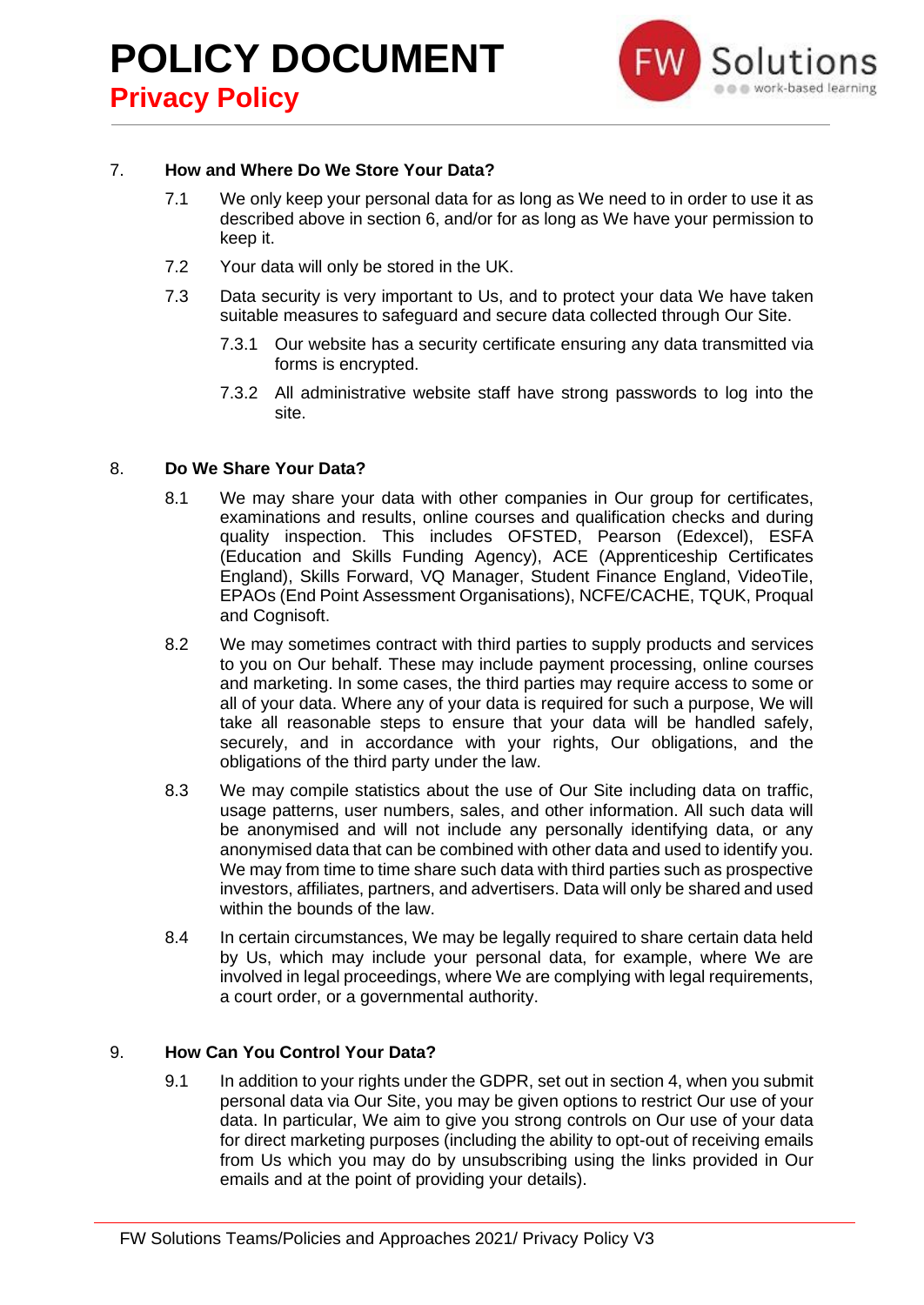

9.2 You may also wish to sign up to one or more of the preference services operating in the UK: The Telephone Preference Service ("the TPS"), the Corporate Telephone Preference Service ("the CTPS"), and the Mailing Preference Service ("the MPS"). These may help to prevent you receiving unsolicited marketing. Please note, however, that these services will not prevent you from receiving marketing communications that you have consented to receiving.

## 10. **Your Right to Withhold Information**

You may access certain areas of Our Site without providing any data at all. However, to use all features and functions available on Our Site you may be required to submit or allow for the collection of certain data.

## 11. **How Can You Access Your Data?**

You have the right to ask for a copy of any of your personal data held by Us (where such data is held). Under the GDPR, no fee is payable and We will provide any and all information in response to your request free of charge. Please contact Us for more details at enquiries@fwsolutions.net or using the contact details below in section 12.

## 12. **Contacting Us**

If you have any questions about Our Site or this Privacy Policy, please contact Us by email at enquiries@fwsolutions.net, by telephone on 01423 536672, or by post at Windsor House, Cornwall Rd, Harrogate HG1 2PW. Please ensure that your query is clear, particularly if it is a request for information about the data We hold about you (as under section 11, above).

## 13. **Changes to Our Privacy Policy**

We may change this Privacy Policy from time to time (for example, if the law changes). Any changes will be immediately posted on Our Site and you will be deemed to have accepted the terms of the Privacy Policy on your first use of Our Site following the alterations. We recommend that you check this page regularly to keep up-to-date.

## 14. **Policy Review**

 Overall responsibility for this Privacy Policy within FW Solutions Ltd and the implementation thereof lies with Sandra J Hardy, Managing Director.

This policy will be reviewed annually by Sandra Hardy, Managing Director, Rebecca Warden, Business Development Director and Janet Williams, Office Manager.

This Privacy Policy is Version 3 and was adopted on 25/05/2021 following annual review.

This Privacy Policy is due to be reviewed on 25/05/2022